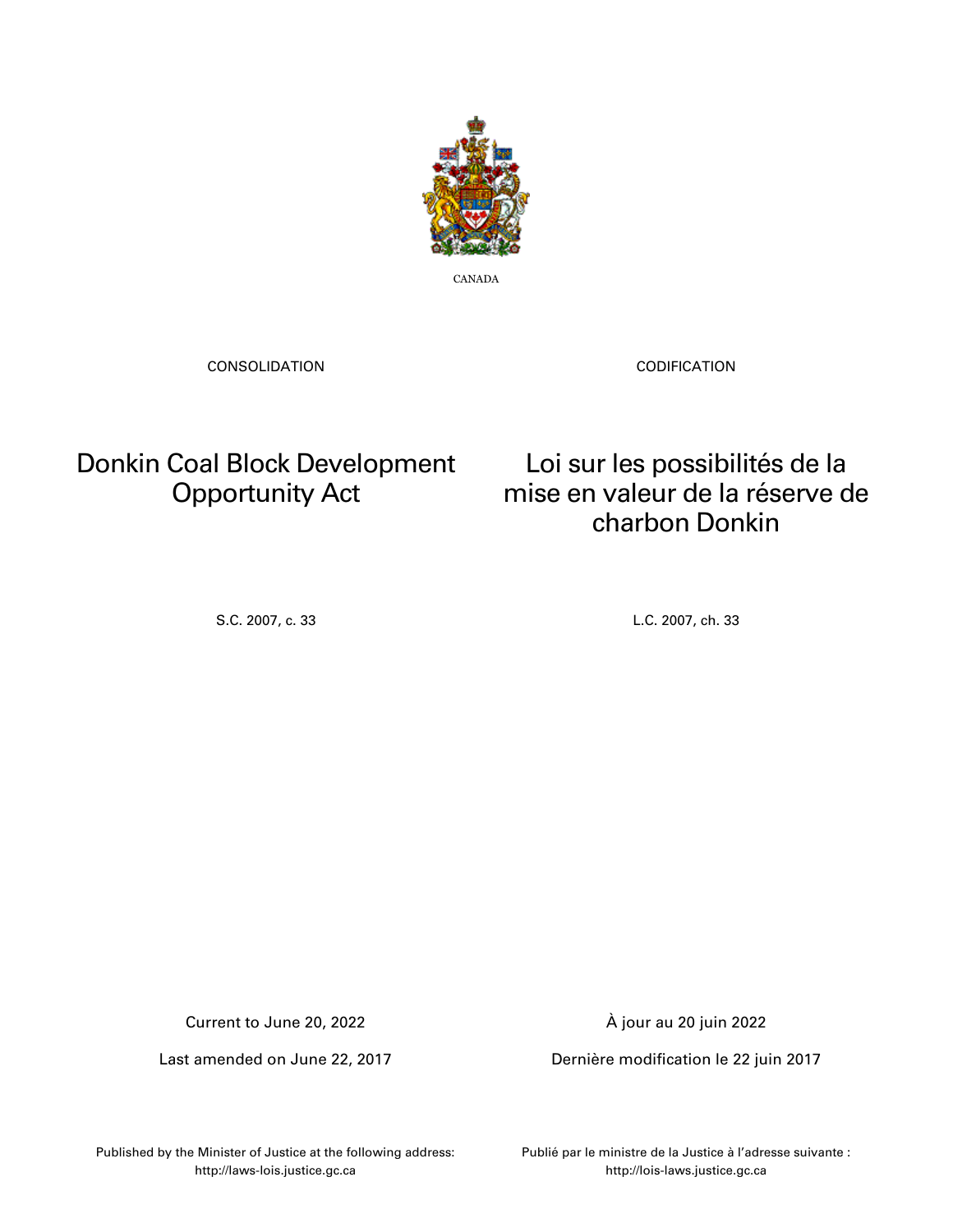## **OFFICIAL STATUS OF CONSOLIDATIONS**

Subsections 31(1) and (2) of the *Legislation Revision and Consolidation Act*, in force on June 1, 2009, provide as follows:

**31 (1)** Every copy of a consolidated statute or consolidated regulation published by the Minister under this Act in either print or electronic form is evidence of that statute or regulation and of its contents and every copy purporting to be published by the Minister is deemed to be so published, unless the contrary is shown.

## **Inconsistencies in Acts Incompatibilité — lois**

**(2)** In the event of an inconsistency between a consolidated statute published by the Minister under this Act and the original statute or a subsequent amendment as certified by the Clerk of the Parliaments under the *Publication of Statutes Act*, the original statute or amendment prevails to the extent of the inconsistency.

## **CARACTÈRE OFFICIEL DES CODIFICATIONS**

Les paragraphes 31(1) et (2) de la *Loi sur la révision et la codification des textes législatifs*, en vigueur le 1er juin 2009, prévoient ce qui suit :

## **Published consolidation is evidence Codifications comme élément de preuve**

**31 (1)** Tout exemplaire d'une loi codifiée ou d'un règlement codifié, publié par le ministre en vertu de la présente loi sur support papier ou sur support électronique, fait foi de cette loi ou de ce règlement et de son contenu. Tout exemplaire donné comme publié par le ministre est réputé avoir été ainsi publié, sauf preuve contraire.

**(2)** Les dispositions de la loi d'origine avec ses modifications subséquentes par le greffier des Parlements en vertu de la *Loi sur la publication des lois* l'emportent sur les dispositions incompatibles de la loi codifiée publiée par le ministre en vertu de la présente loi.

## **LAYOUT**

The notes that appeared in the left or right margins are now in boldface text directly above the provisions to which they relate. They form no part of the enactment, but are inserted for convenience of reference only.

## **NOTE NOTE**

This consolidation is current to June 20, 2022. The last amendments came into force on June 22, 2017. Any amendments that were not in force as of June 20, 2022 are set out at the end of this document under the heading "Amendments Not in Force".

## **MISE EN PAGE**

Les notes apparaissant auparavant dans les marges de droite ou de gauche se retrouvent maintenant en caractères gras juste au-dessus de la disposition à laquelle elles se rattachent. Elles ne font pas partie du texte, n'y figurant qu'à titre de repère ou d'information.

Cette codification est à jour au 20 juin 2022. Les dernières modifications sont entrées en vigueur le 22 juin 2017. Toutes modifications qui n'étaient pas en vigueur au 20 juin 2022 sont énoncées à la fin de ce document sous le titre « Modifications non en vigueur ».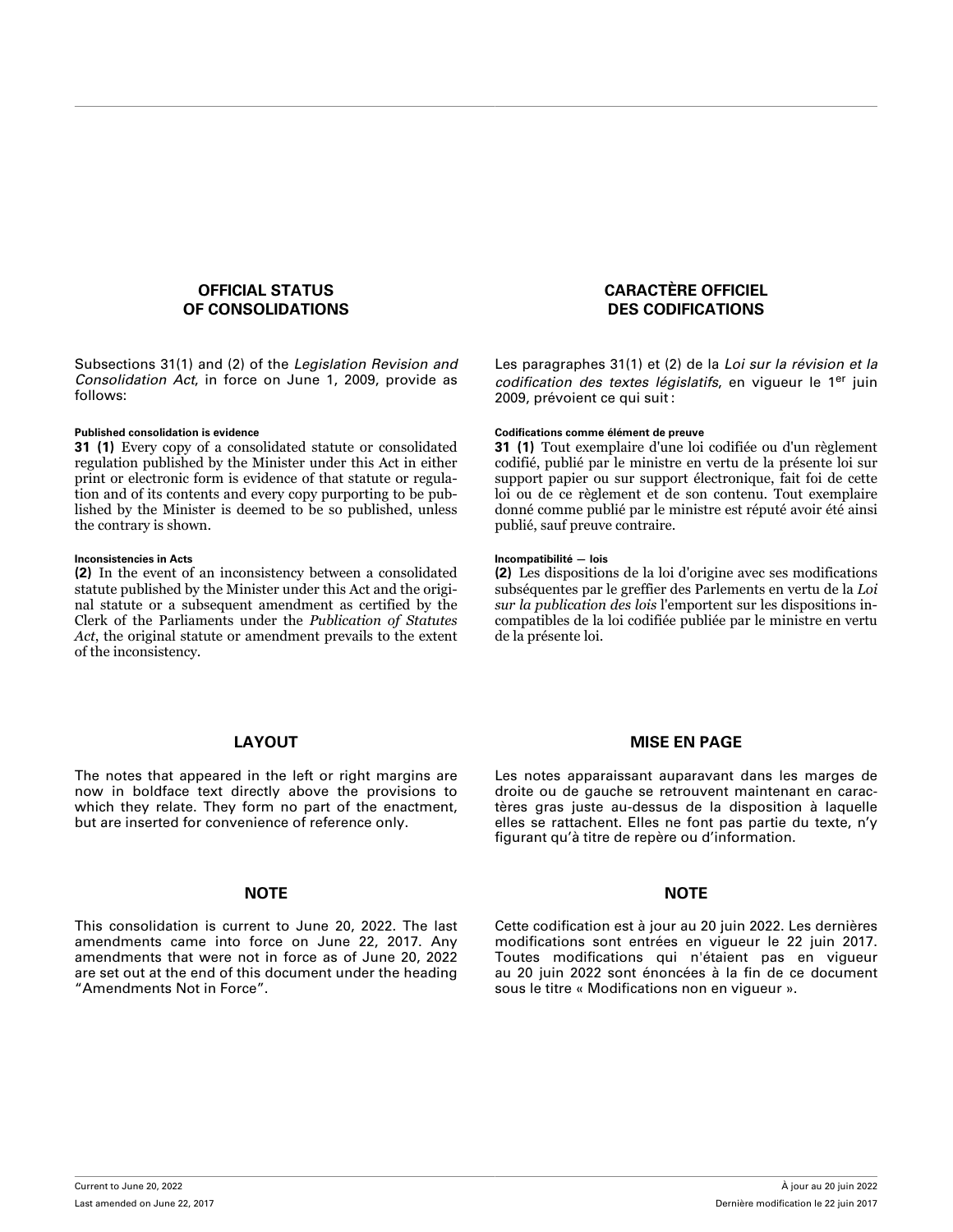## **TABLE OF PROVISIONS TABLE ANALYTIQUE**

**An Act respecting the exploitation of the Donkin coal block and employment in or in connection with the operation of a mine that is wholly or partly at the Donkin coal block, and to make a consequential amendment to the Canada-Nova Scotia Offshore Petroleum Resources Accord Implementation Act**

- **2** [Definitions](#page-4-0) **2** [Définitions](#page-4-0)
- **3** [Interpretation](#page-5-0) **3** [Interprétation](#page-5-0)

## [Purpose](#page-5-0) [Objet](#page-5-0)

**4** [Purpose](#page-5-0) **4** [Objet](#page-5-0)

- **6** [Application](#page-5-0) **6** [Application](#page-5-0)
- 

**8** [Minister may delegate](#page-6-0) **8** [Pouvoir de délégation](#page-6-0)

**9** [Royalties](#page-6-0) **9** [Redevances](#page-6-0) **10** [Remittance to Receiver General](#page-6-0) **10** [Versement au receveur général](#page-6-0) **11** [Debts due to Her Majesty](#page-6-0) **11** [Créances de Sa Majesté](#page-6-0)

## [Agreement](#page-7-0) [Accord](#page-7-0)

**12** [Agreement concerning royalties, etc.](#page-7-0) **12** [Accord relatif aux redevances](#page-7-0)

| 13 | <b>Recommendation of Minister of Labour</b> | 13 | Recommandation du ministre du Travail |
|----|---------------------------------------------|----|---------------------------------------|
| 14 | Service Fees Act does not apply             | 14 | Loi sur les frais de service          |
| 15 | Administration and enforcement              | 15 | Application                           |

**Loi concernant l'exploitation de la réserve de charbon Donkin et l'emploi dans le cadre de l'exploitation de toute mine qui s'y trouve en tout ou en partie et apportant une modification corrélative à la Loi de mise en œuvre de l'Accord Canada — Nouvelle-Écosse sur les hydrocarbures extracôtiers**

## [Short Title](#page-4-0) **Title 1966** Short Title 1966 Short Title abrégé

**1** [Short title](#page-4-0) **1** [Titre abrégé](#page-4-0)

## [Interpretation](#page-4-0) **Interpretation** [Définitions et interprétation](#page-4-0)

- 
- 

## [Her Majesty](#page-5-0) **Samual Samual Samual Samual Samual Samual Samual Samual Samual Samual Samual Samual Samual Samual Samual Samual Samual Samual Samual Samual Samual Samual Samual Samual Samual Samual Samual Samual Samual Samual**

**5** [Binding on Her Majesty](#page-5-0) **5** [Obligation de Sa Majesté](#page-5-0)

## [Application](#page-5-0) **Application**

- 
- **7** [Non-application of certain Acts](#page-6-0) **7** [Non-application de certaines lois](#page-6-0)

## [Delegation](#page-6-0) [Délégation](#page-6-0)

## [Royalties](#page-6-0) **[Redevances](#page-6-0)** Redevances

- 
- 
- 

## [Regulations](#page-7-0) **[Pouvoirs réglementaires](#page-7-0)**

| Recommandation du ministre du Travail |
|---------------------------------------|
| Loi sur les frais de service          |
| Application                           |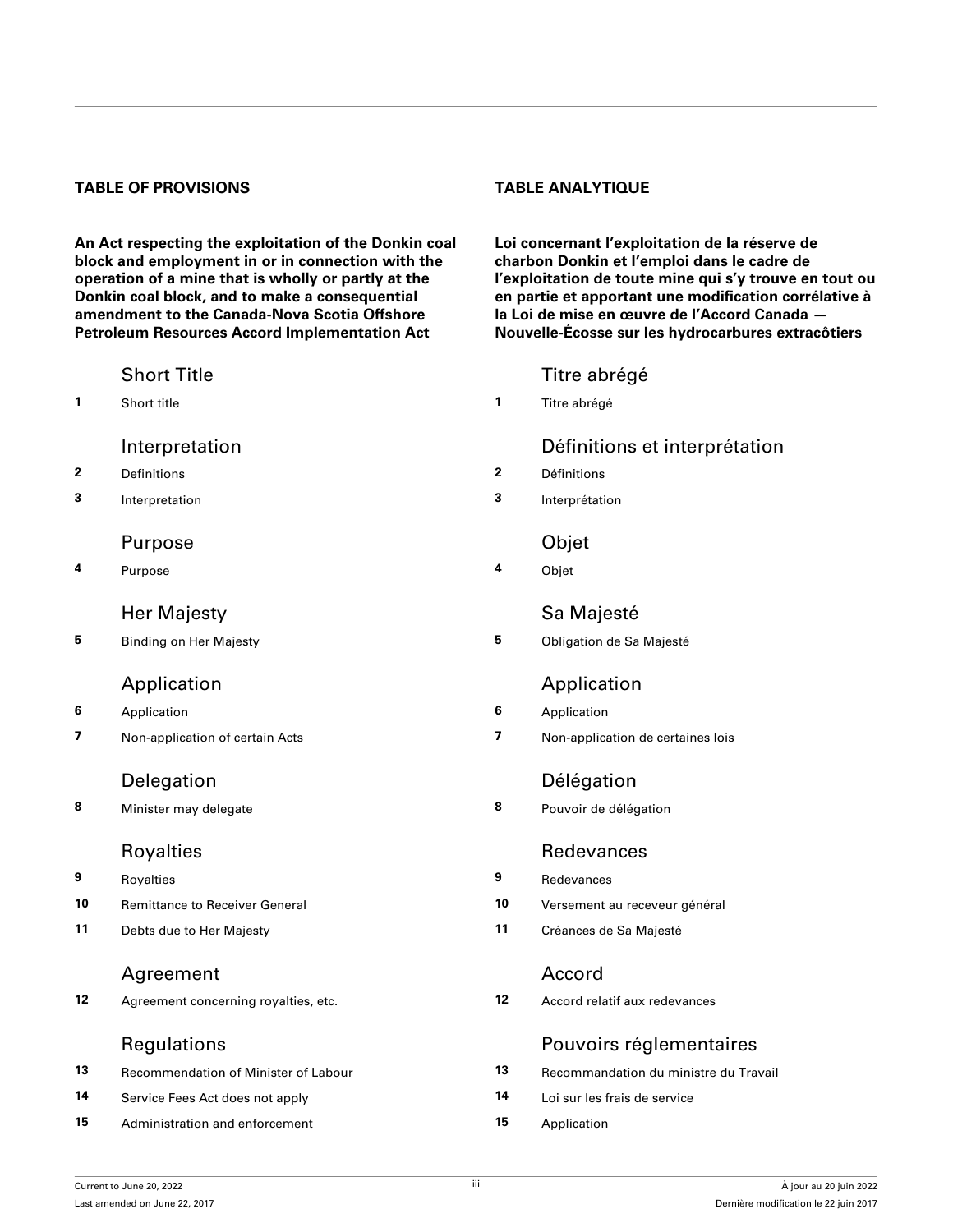[Consequential Amendment to the](#page-9-0) [Canada-nova Scotia Offshore](#page-9-0) [Petroleum Resources Accord](#page-9-0) [Implementation Act](#page-9-0)

## **[SCHEDULE](#page-10-0)**

Area of the Donkin Coal Block

[Modification corrélative à la Loi de](#page-9-0) [mise en oeuvre de l'accord Canada](#page-9-0)  [nouvelle-écosse sur les](#page-9-0) [hydrocarbures extracôtiers](#page-9-0)

## **[ANNEXE](#page-10-0)**

Délimitation de la réserve de charbon Donkin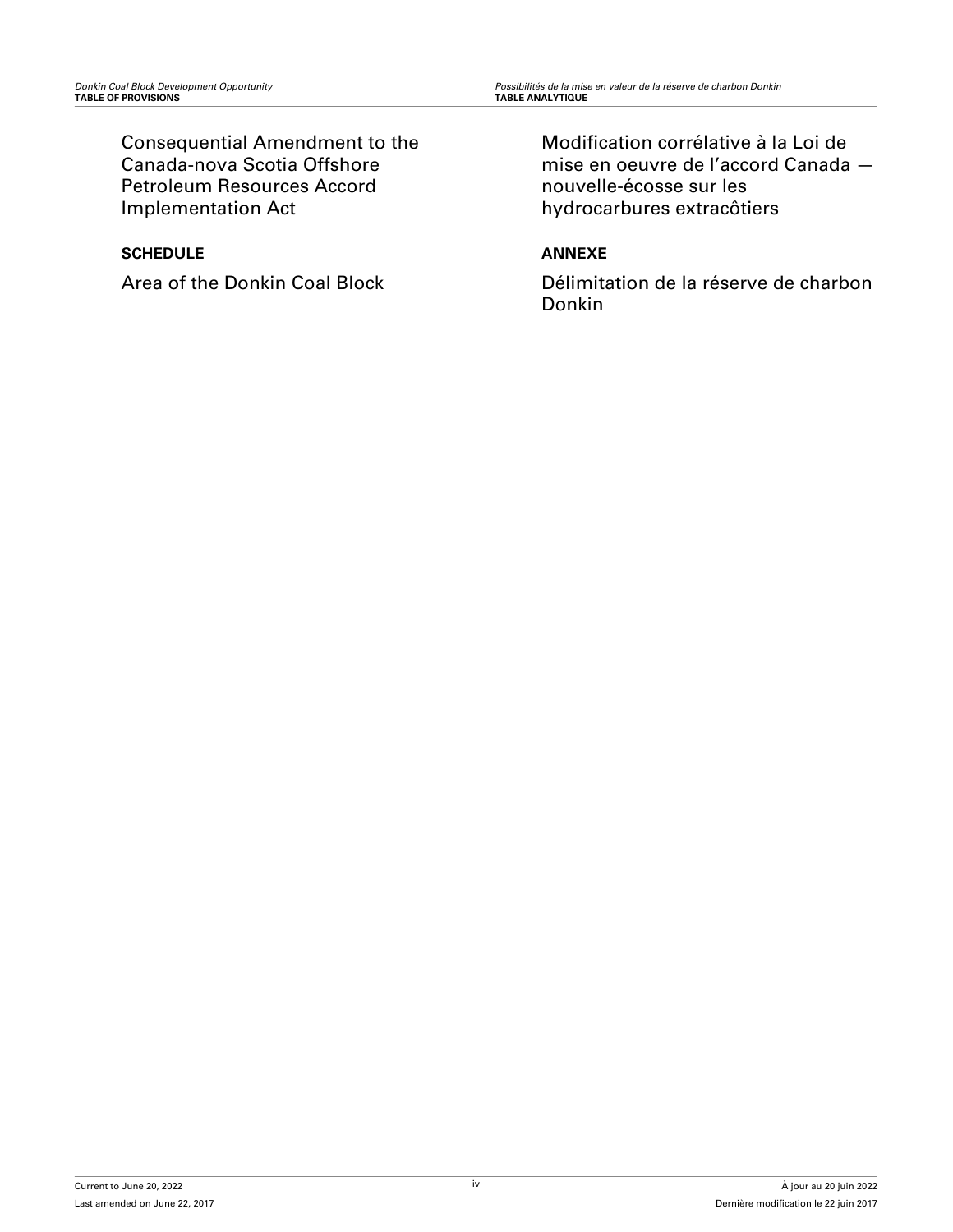

<span id="page-4-0"></span>**An Act respecting the exploitation of the Donkin coal block and employment in or in connection with the operation of a mine that is wholly or partly at the Donkin coal block, and to make a consequential amendment to the Canada-Nova Scotia Offshore Petroleum Resources Accord Implementation Act**

[*Assented to 14th December 2007*] [*Sanctionnée le 14 décembre 2007*]

**S.C. 2007, c. 33 L.C. 2007, ch. 33**

**Loi concernant l'exploitation de la réserve de charbon Donkin et l'emploi dans le cadre de l'exploitation de toute mine qui s'y trouve en tout ou en partie et apportant une modification corrélative à la Loi de mise en œuvre de l'Accord Canada — Nouvelle-Écosse sur les hydrocarbures extracôtiers**

Her Majesty, by and with the advice and consent of the Senate and House of Commons of Canada, enacts as follows:

1 This Act may be cited as the *Donkin Coal Block Development Opportunity Act*.

## **Definitions Définitions**

2 The following definitions apply in this Act.

*Donkin coal block* means the coal and coal-bed methane deposits located in the area described in the schedule. (*réserve de charbon Donkin*)

*exploitation* includes the exploration, development and reclamation of a coal block, as well as the operation of a mine that is wholly or partly at the coal block. (*exploitation*)

*frontier lands* means lands that belong to Her Majesty in right of Canada, or in respect of which Her Majesty in right of Canada has the right to dispose of or exploit the natural resources, and that are situated in

Sa Majesté, sur l'avis et avec le consentement du Sénat et de la Chambre des communes du Canada, édicte :

## Short Title Titre abrégé

## **Short title Titre abrégé**

1 *Loi sur les possibilités de la mise en valeur de la réserve de charbon Donkin*.

## Interpretation Définitions et interprétation

2 Les définitions qui suivent s'appliquent à la présente loi.

*exploitation* Sont assimilés à l'exploitation, dans le cas d'une mine, l'exploration qui y est liée, sa mise en valeur, sa construction et son abandon et, dans le cas d'une réserve de charbon, son exploration et sa mise en valeur, la remise en état des lieux ainsi que l'exploitation de toute mine s'y trouvant en tout ou en partie. (*exploitation* et *operation*)

*ministre* Le ministre des Ressources naturelles. (*Minister*)

*province* La Nouvelle-Écosse. (*Province*)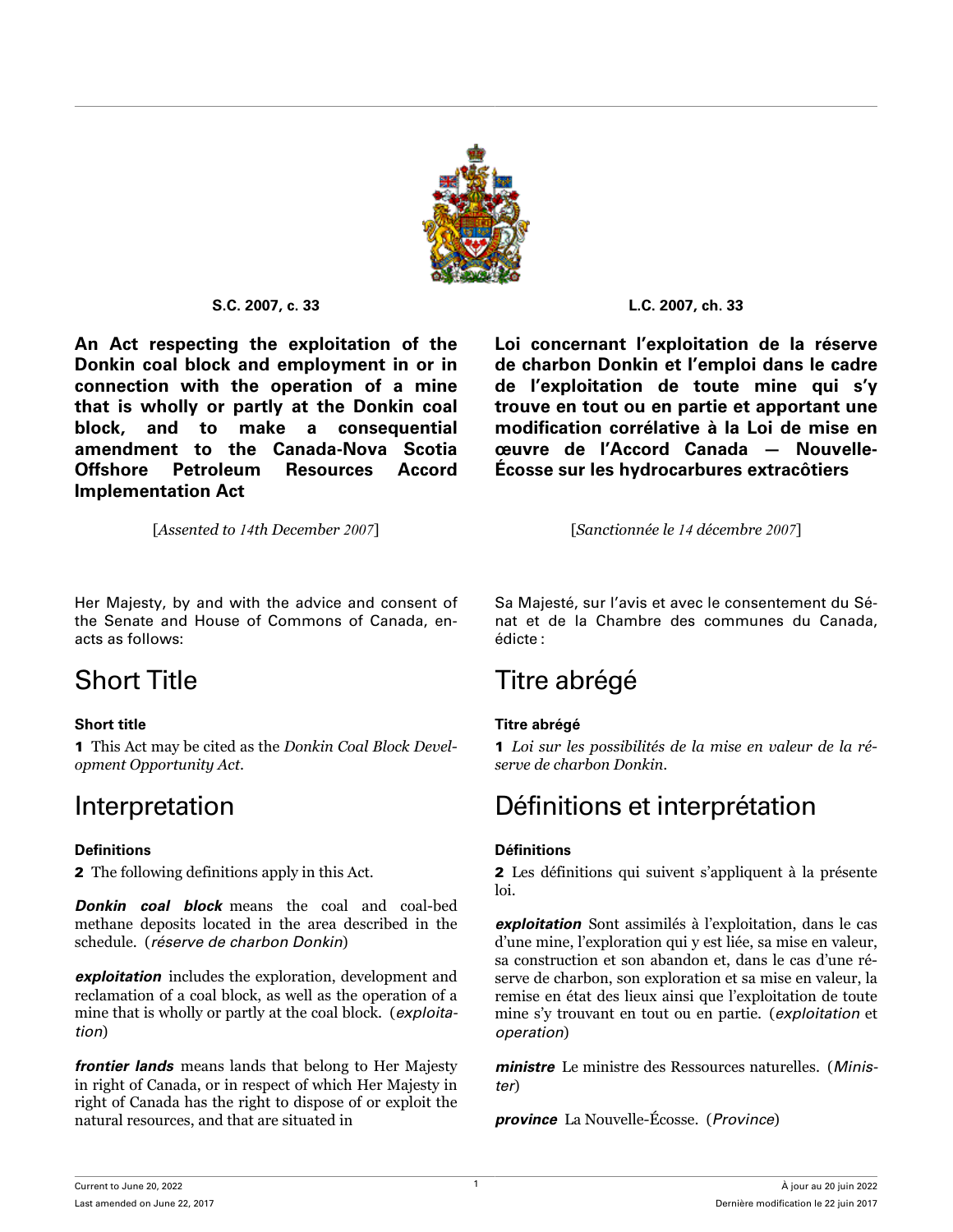<span id="page-5-0"></span>(a) the Northwest Territories, Nunavut or Sable Island; or

(b) submarine areas, not within a province, in the internal waters of Canada, the territorial sea of Canada or the continental shelf of Canada.

However, it does not include the adjoining area, as defined in section 2 of the *Yukon Act*. (*terres domaniales*)

*Minister* means the Minister of Natural Resources. (*ministre*)

*operation* includes the development, construction and abandonment of a mine, as well as exploration for a mine. (*exploitation*)

*Province* means Nova Scotia. (*province*)

## **Interpretation Interprétation**

3 For greater certainty, this Act shall not be interpreted as providing a basis for any claim by or on behalf of any province in respect of any interest in or legislative jurisdiction over any frontier lands, or any living or non-living resources of any frontier lands, or as limiting the application of any federal law that is not specifically limited under this Act.

## Purpose Objet

## **Purpose Objet**

4 The purpose of this Act is to provide a legal regime within a cooperative framework to facilitate the exploitation of the Donkin coal block and to regulate employment in or in connection with the operation of a mine that is wholly or partly at the Donkin coal block.

## Her Majesty Sa Majesté

5 This Act is binding on Her Majesty in right of Canada and of the Province.

## Application **Application**

## **Application Application**

6 This Act applies to the exploitation of the Donkin coal block and to employment in or in connection with the operation of a mine that is wholly or partly at the Donkin coal block.

*réserve de charbon Donkin* S'entend du gisement de charbon et de méthane de houille situé dans la zone délimitée à l'annexe. (*Donkin coal block*)

*terres domaniales* Les terres qui appartiennent à Sa Majesté du chef du Canada ou dont elle peut légalement disposer des ressources naturelles ou exploiter celles-ci, et qui sont situées :

a) soit dans les Territoires du Nord-Ouest, au Nunavut ou dans l'île de Sable;

b) soit dans les zones sous-marines non comprises dans le territoire d'une province, et faisant partie des eaux intérieures, de la mer territoriale ou du plateau continental du Canada.

Est toutefois exclue la zone adjacente au sens de l'article 2 de la *Loi sur le Yukon*. (*frontier lands*)

3 Il demeure entendu que la présente loi n'a pas pour effet de permettre à une province, ou à quiconque en son nom, de prétendre à des droits ou à une compétence législative sur des terres domaniales ou sur ses ressources biologiques ou non, ni, sauf indication contraire de la présente loi, de limiter l'application d'une loi fédérale.

4 La présente loi a pour objet d'établir un régime juridique axé sur la coopération en vue de faciliter l'exploitation de la réserve de charbon Donkin et de régir l'emploi dans le cadre de l'exploitation de toute mine s'y trouvant en tout ou en partie.

## **Binding on Her Majesty Obligation de Sa Majesté**

5 La présente loi lie Sa Majesté du chef du Canada et de la province.

6 La présente loi s'applique à l'exploitation de la réserve de charbon Donkin et à l'emploi dans le cadre de l'exploitation de toute mine s'y trouvant en tout ou en partie.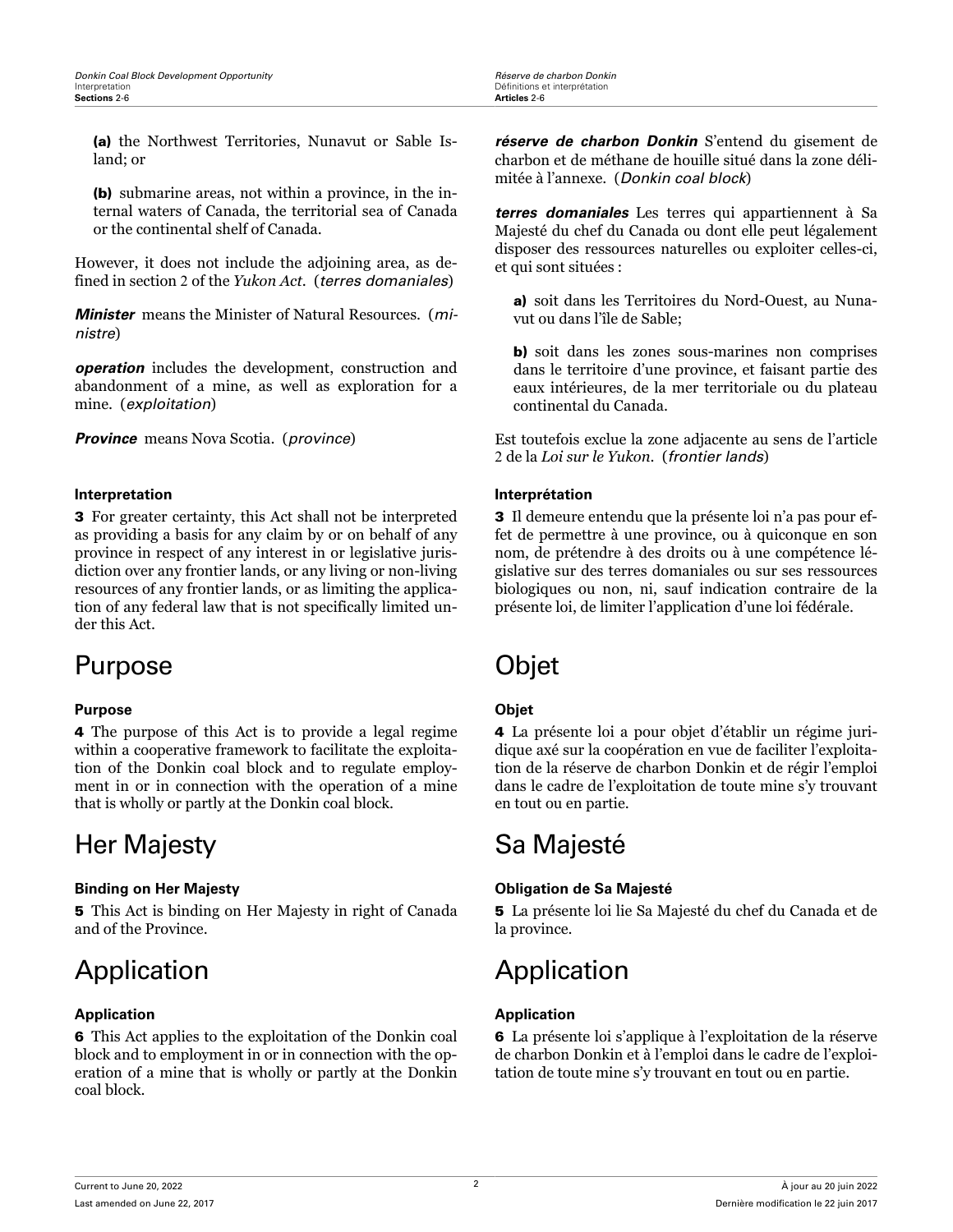7 Except as otherwise provided in the regulations, the *Canada Oil and Gas Operations Act*, the *Canada Petroleum Resources Act* and the *Federal Real Property and Federal Immovables Act*, and all regulations made under those Acts, do not apply to the Donkin coal block.

## Delegation Délégation

## **Minister may delegate Pouvoir de délégation**

8 Subject to section 15, the Minister may delegate to any person any power, function or duty that the Minister considers necessary for the administration of the exploitation of the Donkin coal block.

9 There is hereby reserved to Her Majesty in right of Canada the royalties on coal and coal-bed methane from the portions of the Donkin coal block that lie in frontier lands, as well as related interest and penalties.

## **Remittance to Receiver General Versement au receveur général**

10 (1) The Province shall remit to the Receiver General, in accordance with the terms of any agreement referred to in section 12, all royalties, interest and penalties reserved to Her Majesty in right of Canada under section 9.

(2) Her Majesty in right of Canada shall, in accordance with the terms of such an agreement, remit to Her Majesty in right of the Province an amount equal to each amount remitted to the Receiver General under subsection (1).

## **Payment out of Consolidated Revenue Fund Paiement sur le Trésor**

(3) There may be paid out of the Consolidated Revenue Fund to Her Majesty in right of the Province, on the requisition of the Minister, any amount to be remitted during a fiscal year under subsection (2).

2007, c. 33, s. 10; 2008, c. 28, s. 152.

## **Debts due to Her Majesty Créances de Sa Majesté**

11 All royalties, interest and penalties payable under subsection 10(1) are debts due to Her Majesty in right of Canada and are recoverable as such from the Province.

## <span id="page-6-0"></span>**Non-application of certain Acts Non-application de certaines lois**

7 Sauf disposition contraire des règlements, la *Loi sur les opérations pétrolières au Canada*, la *Loi fédérale sur les hydrocarbures* et la *Loi sur les immeubles fédéraux et les biens réels fédéraux*, et leurs règlements, ne s'appliquent pas à la réserve de charbon Donkin.

8 Sous réserve de l'article 15, le ministre peut déléguer les attributions qu'il juge nécessaires afin de régir l'exploitation de la réserve de charbon Donkin.

## Royalties **Redevances** Redevances

## **Royalties Redevances**

9 Sont réservées à Sa Majesté du chef du Canada les redevances sur le charbon et le méthane de houille provenant de toute partie de la réserve de charbon Donkin située sur des terres domaniales, ainsi que les intérêts et amendes afférents.

10 (1) La province remet au receveur général, selon les modalités prévues par l'accord visé à l'article 12, les sommes — redevances, intérêts ou amendes — ainsi réservées à Sa Majesté du chef du Canada.

## **Remittance to Province Versement à la province**

(2) Sa Majesté du chef du Canada remet à Sa Majesté du chef de la province, selon les modalités prévues par cet accord, toute somme ainsi versée au receveur général.

(3) À la demande du ministre, il peut être payé sur le Trésor à Sa Majesté du chef de la province toute somme à remettre au cours de l'exercice au titre du paragraphe (2). 2007, ch. 33, art. 10; 2008, ch. 28, art. 152.

11 Les sommes à remettre en application du paragraphe 10(1) sont des créances de Sa Majesté du chef du Canada et sont recouvrables à ce titre auprès de la province.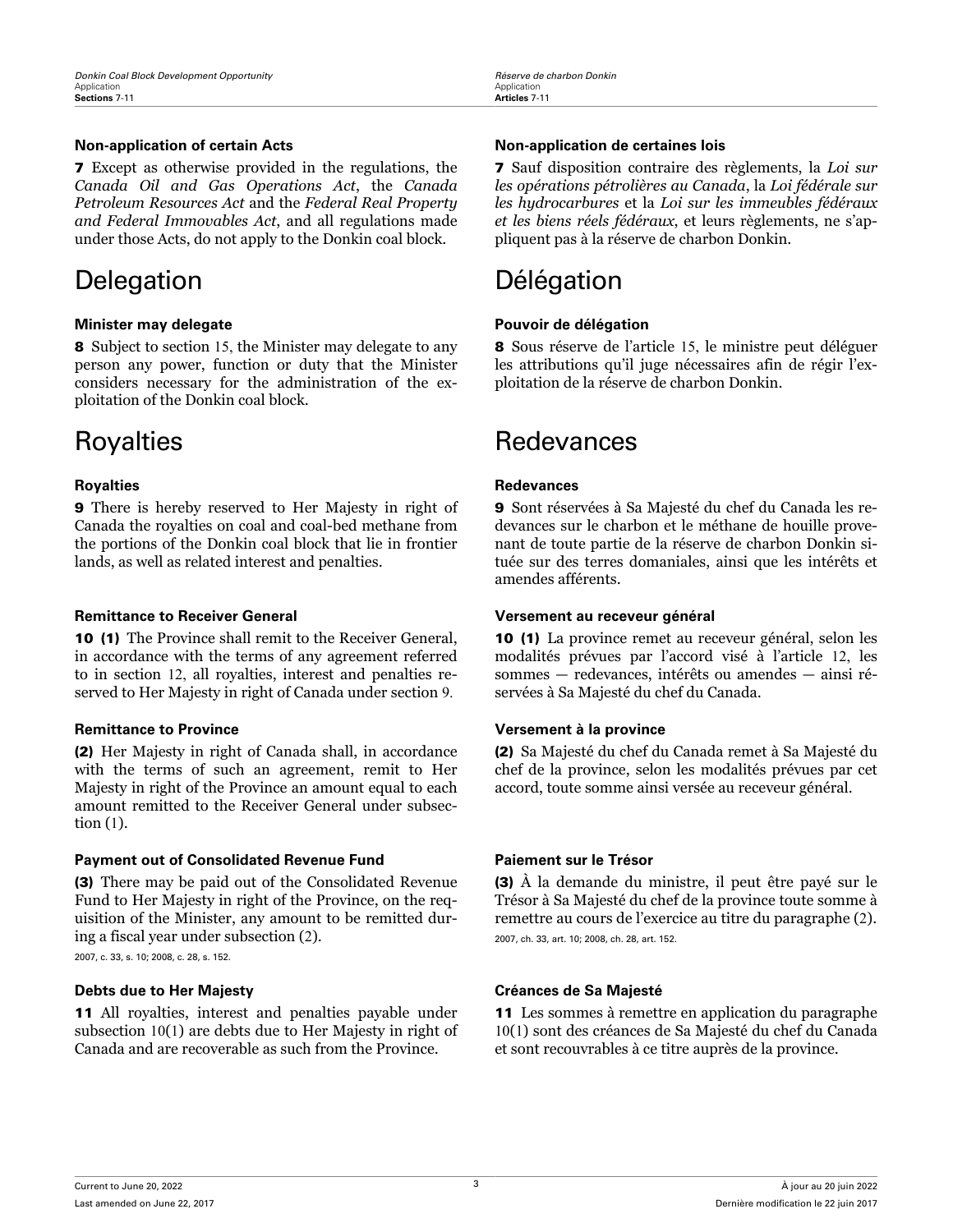## <span id="page-7-0"></span>Agreement Accord

## **Agreement concerning royalties, etc. Accord relatif aux redevances**

12 The Minister may, with the approval of the Governor in Council, enter on behalf of Her Majesty in right of Canada into an agreement with the government of the Province with respect to the collection and administration of the royalties, interest and penalties referred to in section 9 on behalf of the Government of Canada, and to the remittance of those amounts by the Government of Canada to the Province.

13 (1) The Governor in Council may, on the recommendation of the Minister of Labour, make regulations respecting employment in or in connection with the operation of a mine that is wholly or partly at the Donkin coal block, including regulations

(a) excluding, in whole or in part, from the application of any of the provisions of the *Canada Labour Code* any employment, or any class or classes of employment, in or in connection with the operation of such a mine; and

(b) governing industrial relations, occupational health and safety and labour standards in relation to employment that is subject to a regulation made under paragraph (a).

(2) The Governor in Council may, on the recommendation of the Minister, make regulations respecting all other matters relating to the exploitation of the Donkin coal block, including regulations

(a) amending the schedule to provide for any change that is necessary to the description of the area in which the Donkin coal block is located;

(b) respecting the application, in whole or in part, of any of the Acts referred to in section 7 and the regulations made under those Acts; and

(c) respecting royalties, interest and penalties that are referred to in section 9.

(3) The regulations referred to in subsections (1) and (2) may incorporate by reference in whole or in part any Act of the Province or instrument made under such an Act, as

12 Le ministre peut, avec l'agrément du gouverneur en conseil, conclure au nom de Sa Majesté du chef du Canada un accord avec le gouvernement de la province concernant les modalités de recouvrement et de gestion, pour le compte du gouvernement du Canada, des redevances, intérêts ou amendes visés à l'article 9 et de remise de ces sommes à la province.

## Regulations **Regulations** Pouvoirs réglementaires

## **Recommendation of Minister of Labour Recommandation du ministre du Travail**

13 (1) Le gouverneur en conseil peut par règlement, sur recommandation du ministre du Travail, régir toute question relative à l'emploi dans le cadre de l'exploitation de toute mine se trouvant en tout ou en partie dans la réserve de charbon Donkin, notamment :

a) soustraire, en tout ou en partie, à l'application du *Code canadien du travail* tout emploi — ou catégorie d'emploi — dans le cadre de cette exploitation;

b) régir, dans le cadre de l'emploi visé par un règlement pris en vertu de l'alinéa a), les relations de travail, la santé et sécurité au travail et les normes du travail.

## **Recommendation of Minister Recommandation du ministre**

(2) Le gouverneur en conseil peut par règlement, sur recommandation du ministre, régir toute autre question relative à l'exploitation de la réserve de charbon Donkin, notamment :

a) modifier l'annexe pour tenir compte des changements apportés, le cas échéant, aux limites de la zone dans laquelle est située la réserve;

b) prévoir l'application, en tout ou en partie, de l'une ou l'autre des lois visées à l'article 7 ou de leurs règlements;

c) régir, pour l'application de l'article 9, les redevances qui y sont visées et les intérêts et amendes afférents.

## **Incorporation by reference Incorporation d'un texte provincial**

(3) Les règlements prévus aux paragraphes (1) et (2) peuvent incorporer par renvoi, avec ses modifications successives, tout ou partie d'un texte législatif provincial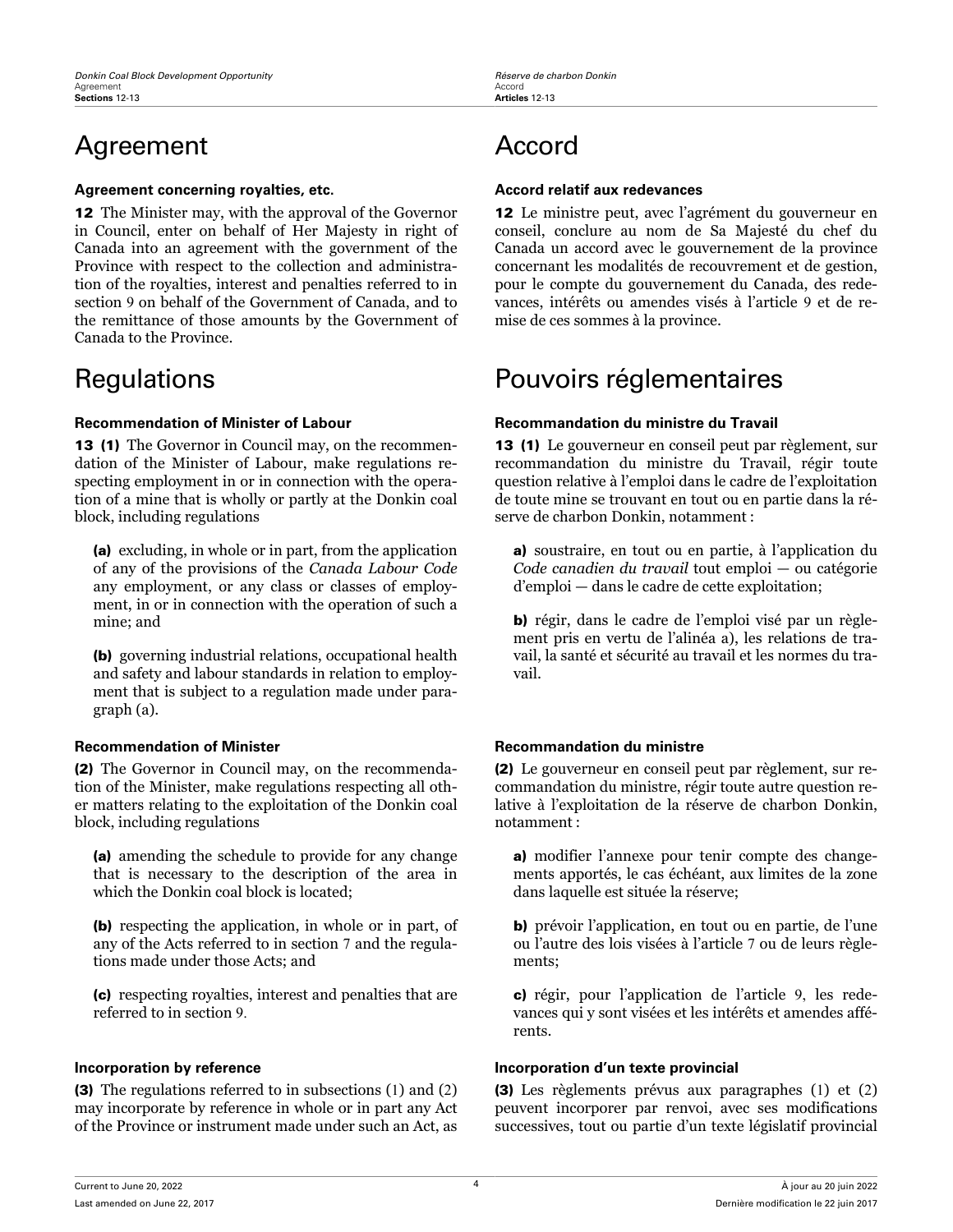<span id="page-8-0"></span>amended from time to time, with any adaptations that the Governor in Council considers necessary.

(4) The Governor in Council may, on the recommendation of both the Minister and the Minister of Labour, by regulation provide that any Act of the Province or instrument made under such an Act relating to the prosecution of provincial offences applies, in whole or in part, as amended from time to time and with any adaptations that the Governor in Council considers necessary, to prosecutions for offences under this Act.

## **Service Fees Act does not apply Loi sur les frais de service**

14 For greater certainty, the *Service Fees Act* does not apply in respect of any fees fixed under a provision that is incorporated into the regulations by reference. 2007, c. 33, s. 14; 2017, c. 20, s. 454.

## **Administration and enforcement Application**

15 (1) A regulation incorporating — and, as necessary, adapting — any Act of the Province or instrument made under such an Act shall, after consultation with the appropriate provincial minister, be administered and enforced by the person or authority that is responsible for the administration and enforcement of the incorporated Act or instrument.

## **Not agent of Her Majesty in right of Canada Non mandataires**

(2) Persons and authorities referred to in subsection (1) are not agents of Her Majesty in right of Canada.

## **Offence and penalty Infraction**

(3) Every person who contravenes a regulation by contravening a provision that is incorporated — and, as necessary, adapted — by the regulation is guilty of an offence against this Act and liable to the same punishment as is imposed by or under an Act of the Province for the contravention of that provision.

## **Procedure Procédure**

(4) The prosecution of an offence described in subsection (3) shall be conducted by the Attorney General of the Province or his or her lawful deputy.

et y apporter les adaptations que le gouverneur en conseil estime nécessaires.

## **Joint recommendation Recommandation conjointe**

(4) Le gouverneur en conseil peut par règlement, sur recommandation conjointe du ministre et du ministre du Travail, prévoir que des textes législatifs provinciaux avec leurs modifications successives — en matière de poursuite des infractions provinciales s'appliquent, en tout ou en partie, aux infractions à la présente loi, et leur apporter les adaptations qu'il estime nécessaires.

14 Il est entendu que la *Loi sur les frais de service* ne s'applique pas aux frais fixés sous le régime de toute disposition d'un texte législatif provincial incorporé par règlement.

2007, ch. 33, art. 14; 2017, ch. 20, art. 454.

15 (1) Les règlements qui incorporent et, au besoin, adaptent un texte législatif provincial sont, après consultation du ministre provincial intéressé, mis en application par la personne ou l'autorité qui est responsable de l'application de ce texte.

(2) La personne ou l'autorité visée au paragraphe (1) n'est pas mandataire de Sa Majesté du chef du Canada.

(3) Quiconque enfreint un règlement en violant une disposition qui y est incorporée et, au besoin, adaptée commet une infraction à la présente loi et encourt la peine prévue par le texte législatif provincial en cause.

(4) Les poursuites relatives à une telle infraction sont menées par le procureur général de la province ou son substitut légitime.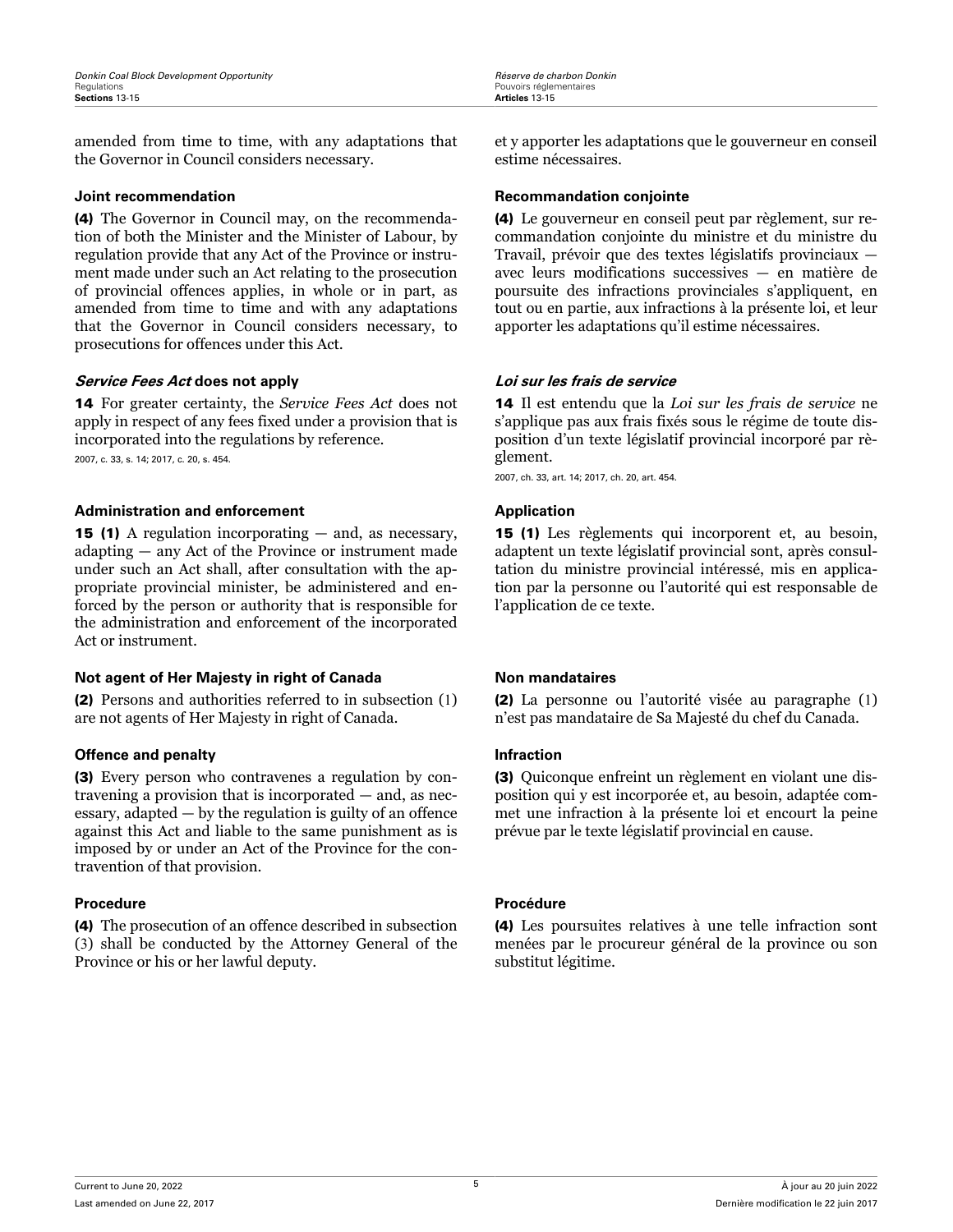## <span id="page-9-0"></span>Consequential Amendment to the Canada-nova Scotia Offshore Petroleum Resources Accord Implementation Act

Modification corrélative à la Loi de mise en oeuvre de l'accord Canada — nouvelle-écosse sur les hydrocarbures extracôtiers<br>Article 16

## Modification corrélative à la Loi de mise en œuvre de l'accord Canada — nouvelle-écosse sur les hydrocarbures extracôtiers

16 [Amendment] 16 [Modification]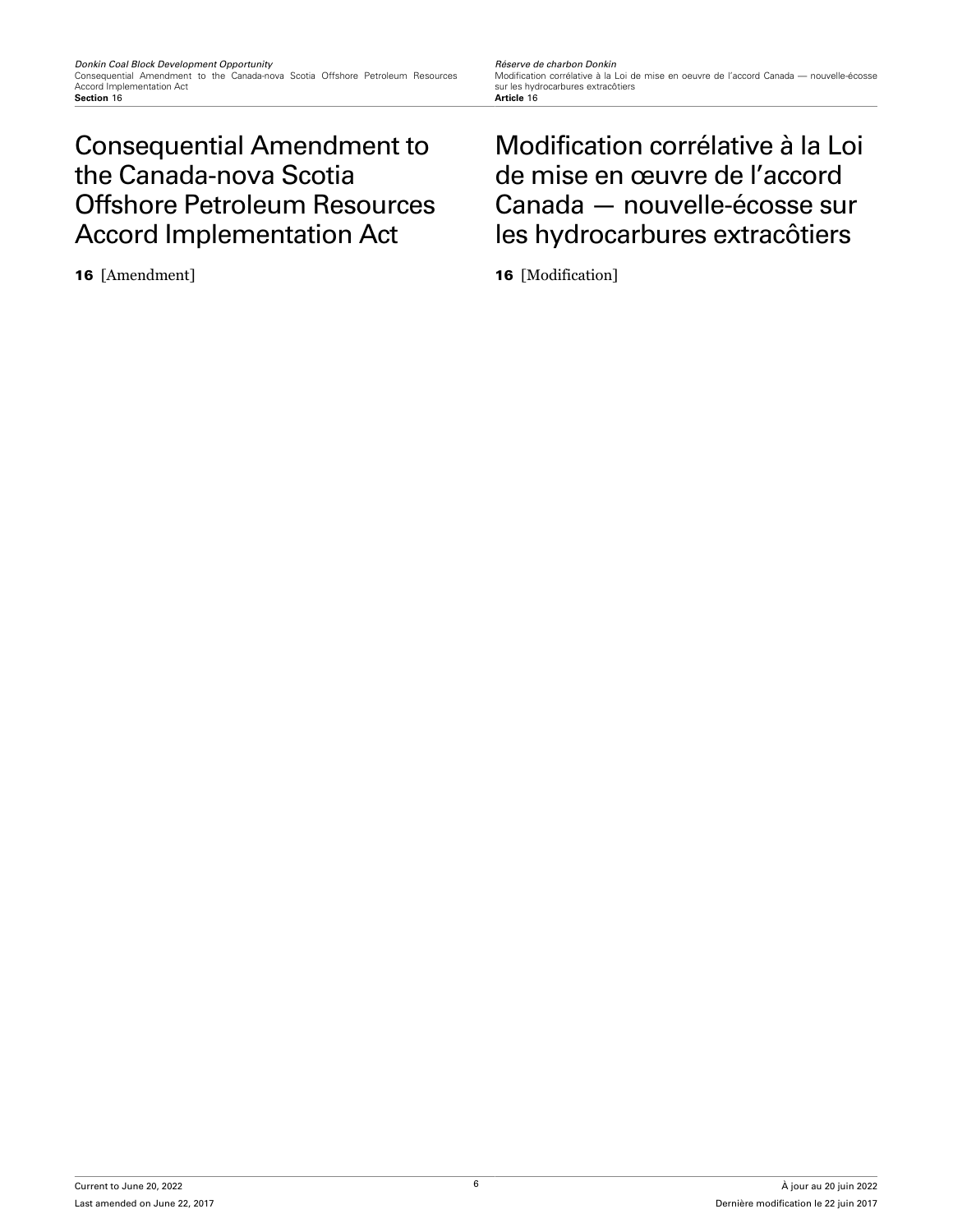## <span id="page-10-0"></span>**SCHEDULE**

(Section 2 and paragraph 13(2)(a))

## Area of the Donkin Coal Block Délimitation de la réserve de

ALL that certain lot, piece or parcel of land and land covered by water, in the vicinity of Donkin, Cape Breton County, Province of Nova Scotia, and as more particularly described as follows:

BEGINNING at Latitude 46°10′50″N and Longitude 59°41′15″ W;

THENCE due North along the western most boundaries of tracts 57, 64, 81, 88, and 105, claim reference map 11 J 4 D as defined in Section 2(ao), the *Mineral Resources Act*, S.N.S. 1990, c.18, and more particularly described in Section 6, the *Mineral Resources Regulations*, N.S.R. 222/2004, a distance of 5 miles to Latitude 46°15′00″N and Longitude 59°41′15″W;

THENCE due West along the southern most boundaries of tracts 10, 11, and 12, claim reference map 11 J 5 A, a distance of 3 miles to Latitude 46°15′00″N and Longitude 59°45′00″W;

THENCE due North along the western most boundaries of tracts 12 and 13, claim reference map 11 J 5 A, a distance of 2 miles to Latitude 46°16′40″N and Longitude 59°45′00″W;

THENCE due West along the southern most boundaries of tracts 25, 26, 27, 28, 29, 30, 31, 32, and 33, claim reference map 11 J 5 B, a distance of 9 miles to Latitude 46°16′40″N and Longitude 59°56′15″W;

THENCE due South along the eastern most boundaries of tracts 15 and 10, claim reference map 11 J 5 B and tracts 106, 87, and 82, claim reference map 11  $J<sup>4</sup>$  C, a distance of 5 miles to Latitude 46°12′30″N and Longitude 59°56′15″W;

THENCE due West along the southern most boundary of tract 82, claim reference map 11 J 4 C, a distance of 1 mile to Latitude 46°12′30″N and Longitude 59°57′30″W;

THENCE due South along the eastern most boundary of tracts 62 and 59, claim reference map 11 J 4 C, a distance of 2 miles to Latitude 46°10′50″N and Longitude 59°57′30″W;

THENCE due East along the northern most boundary of tract 39 and claim N, tract 40, claim reference map 11 J 4 C, a distance of 1.25 miles to Latitude 46°10′50″N and Longitude 59°55′56.25″W;

THENCE due North along the western most boundary of claims C, F, L, and O, tract 57, claim reference map 11 J 4 C, a distance of 1 mile to Latitude 46°11′40″N and Longitude 59°55′56.25″W;

THENCE due East along the northern most boundary of claims O, P, and Q, tract 57, and northern most boundary of tracts 56, 55, and 54, claim reference map 11 J 4 C, a distance of 3.75 miles to Latitude 46°11′40″N and Longitude 59°51′15″W;

THENCE due South along the eastern most boundaries of tracts 54 and 43, claim reference map 11 J 4 C, a distance of 2 miles to Latitude 46°10′00″N and Longitude 59°51′15″W;

## **ANNEXE**

(article 2 et alinéa 13(2)a))

# charbon Donkin

Tous les lots, lopins de terre ou parcelles de terrain et les terres submergées qui sont situés à proximité de Donkin, dans le comté du Cap-Breton, dans la Nouvelle-Écosse, et qui sont plus précisément délimités de la façon suivante :

À partir du point situé à 46° 10′ 50″ de latitude nord et à 59° 41′ 15″ de longitude ouest;

De là vers le plein nord le long des limites les plus à l'ouest des concessions 57, 64, 81, 88 et 105 de la carte de claims 11 J 4 D, tel que le définit l'alinéa 2(ao) de la *Mineral Resources Act*, S.N.S. 1990, ch.18, et plus particulièrement, tel que le décrit l'article 6 du *Mineral Resources Regulations*, N.S.R. 222/2004, sur une distance de cinq milles, jusqu'au point situé à 46° 15′ 00″ de latitude nord et à 59° 41′ 15″ de longitude ouest;

De là vers le plein ouest le long des limites les plus au sud des concessions 10, 11 et 12 de la carte de claims 11 J 5 A, sur une distance de trois milles, jusqu'au point situé à 46° 15′ 00″ de latitude nord et à 59° 45′ 00″ de longitude ouest;

De là vers le plein nord le long des limites les plus à l'ouest des concessions 12 et 13 de la carte de claims 11 J 5 A, sur une distance de deux milles, jusqu'au point situé à 46° 16′ 40″ de latitude nord et à 59° 45′ 00″ de longitude ouest;

De là vers le plein ouest le long des limites les plus au sud des concessions 25, 26, 27, 28, 29, 30, 31, 32 et 33 de la carte de claims 11 J 5 B, sur une distance de neuf milles, jusqu'au point situé à 46° 16′ 40″ de latitude nord et à 59° 56′ 15″ de longitude ouest;

De là vers le plein sud le long des limites les plus à l'est des concessions 15 et 10 de la carte de claims 11 J 5 B et des concessions 106, 87 et 82 de la carte de claims 11 J 4 C, sur une distance de cinq milles, jusqu'au point situé à 46° 12′ 30″ de latitude nord et à 59° 56′ 15″ de longitude ouest;

De là vers le plein ouest le long de la limite la plus au sud de la concession 82 de la carte de claims 11 J 4  $\bar{C}$ , sur une distance de un mille, jusqu'au point situé à 46° 12′ 30″ de latitude nord et à 59° 57′ 30″ de longitude ouest;

De là vers le plein sud le long des limites les plus à l'est des concessions 62 et 59 de la carte de claims 11 J 4 C, sur une distance de deux milles, jusqu'au point situé à 46° 10′ 50″ de latitude nord et à 59° 57′ 30" de longitude ouest;

De là vers le plein est le long des limites les plus au nord de la concession 39 et du claim N et de la concession 40 de la carte de claims 11 J 4 C, sur une distance de un mille et quart, jusqu'au point situé à 46° 10′ 50″ de latitude nord et à 59° 55′ 56,25″ de longitude ouest;

De là vers le plein nord le long des limites les plus à l'ouest des claims C, F, L et O et de la concession 57 de la carte de claims 11 J 4 C, sur une distance de un mille, jusqu'au point situé à 46° 11′ 40″ de latitude nord et à 59° 55′ 56,25″ de longitude ouest;